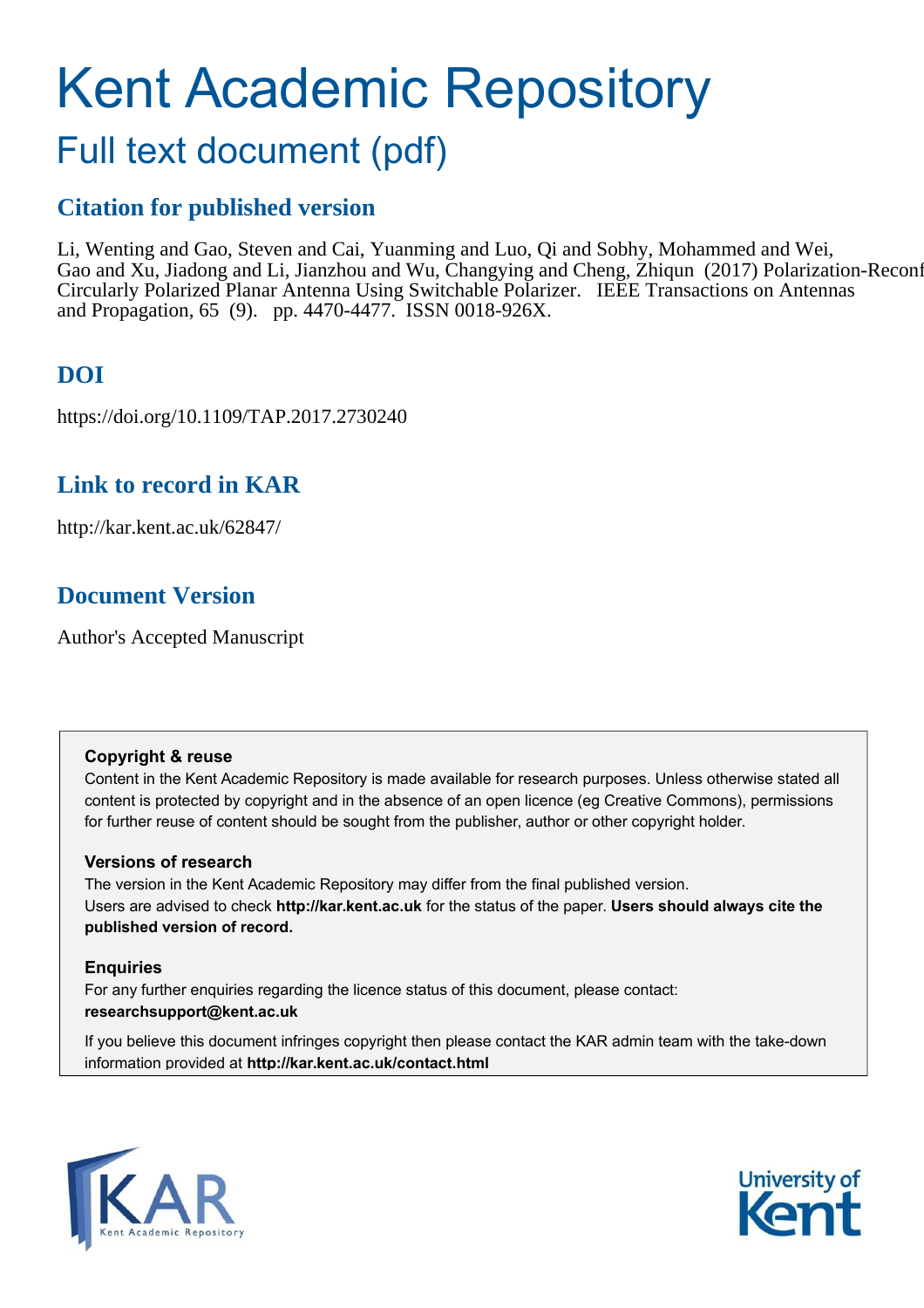# Polarization Reconfigurable Circularly Polarized Planar Antenna Using Switchable Polarizer

Wenting Li, Steven Gao, Member, IEEE, Yuanming Cai, Qi Luo, Mohammed Sobhy, Member, IEEE, Gao Wei, Jiadong Xu, Jianzhou Li, Changying Wu and Zhiqun Cheng

**Abstract— A novel polarization reconfigurable planar lowprofile antenna is presented. The antenna consists of an electronically reconfigurable polarizer and a slot antenna. The polarizer is loaded by PIN diodes and by changing the states of the PIN diodes, the linearly polarized (LP) wave generated by the slot antenna can be converted to either right-hand circularly polarized (RHCP) or left-hand circularly polarized (LHCP) wave. The polarizer contains 16 unit cells, which are arranged as a 4×4 array. Each of the unit cells has two layers and is printed on two sides of the substrate. The presented antenna radiates RHCP waves when the PIN diodes of top side are ON while it radiates LHCP waves when the PIN diodes of bottom side are ON. An analysis of the antenna is provided by using equivalent circuits. To verify the design concept, one prototype at 2.5 GHz band is designed and fabricated. Good agreement between the measurement and simulation results is obtained. The measured results show that the antenna achieves a gain better than 8.5 dBic in both RHCP and LHCP with 70% aperture efficiency. It is also shown that the presented design can be easily extended to the design of large-scale arrays without increasing the complexity of the DC bias circuit. The advantages of the proposed design are simple planar structure, low profile, flexibility in designs, high isolation between DC bias circuit and RF signals, high power handling, high gain and low cost. The proposed design can also be applied to the design of antennas at other frequency bands.** 

**Index Terms—polarization reconfigurable, low profile, circular polarization, polarizer** 

#### I. INTRODUCTION

IRCULARLY polarized (CP) antennas are widely applied **C** IRCULARLY polarized (CP) antennas are widely applied in wireless communication system because no strict alignment between transmitting and receiving antennas is needed. Also, CP antennas can reduce the 'Faraday rotation' effect of the ionosphere [\[1\]](#page-8-0). Polarization reconfigurable CP antennas have the advantages of both CP antennas and polarization diversity. Hence, it attracted much research interest recently. It can enable more reliable wireless connection in dynamic communication environmental conditions [\[2\]](#page-8-1).

CP patch antenna can be achieved by either using multi-feed or a single feed [\[3\]](#page-8-2). Slot antenna using multi-feeds techniques can also generate CP [\[4\]](#page-8-3). Crossed dipole antenna is also a

Y. Cai is with Xidian University, China

common structure to realize circular polarization [\[5\]](#page-8-4). The helix antenna [\[6\]](#page-8-5) and spiral antenna [\[7\]](#page-8-6) are well-known examples of broadband CP antennas. Apart from the antennas mentioned above, CP antennas can also be achieved by using a polarizer to convert the LP wave to CP wave [\[8-10\]](#page-8-7). One main advantage of utilizing a polarizer is that it can enhance the gain of CP antenna without resorting to an array antenna which requires a complicated feed network. In [\[8\]](#page-8-7), using meander lines to design a polarizer consisting of four substrate layers was reported. In [\[9\]](#page-8-8) and [\[10\]](#page-8-9), metasurfaces were used to convert LP wave to CP wave. Compared to the conventional CP antenna array, using a polarizer to generate CP waves does not need a complex, lossy feed network. Thus, a CP antenna with a polarizer has the potential of achieving higher efficiency, in particular at higher frequencies when the loss in feed networks becomes significant. It is also possible to achieve high-gain CP antennas using a partially reflective surface (PRS) [\[11\]](#page-8-10). However, the PRS CP antenna typically requires about 1/2 wavelength distance between the PRS and the ground plane while the distance between a polarizer and source antenna can be reduced only to approximately 1/17 wavelength [\[9\]](#page-8-8). Thus, a CP antenna using a polarizer can have a minimal profile and high gain.

Polarization reconfigurable CP antennas have also been studied by many researchers [\[12\]](#page-8-11). The polarization reconfiguration can be obtained by introducing PIN diodes or varactors to the feed networks of antennas [\[13-16\]](#page-8-12), using multiport networks to switch antenna polarizations [\[17,](#page-8-13) [18\]](#page-8-14) and modifying the antenna geometry to alter its polarization [\[19-](#page-8-15) [24\]](#page-8-15). For example, in [\[16\]](#page-8-16), the corresponding feed probe of a corners-truncated patch antenna was switched by adding PIN diodes to the feed network to realize different polarization. In [\[18\]](#page-8-14), the author used a  $90^0$  hybrid coupler to feed the antenna and polarizations can be switched by choosing the corresponding input ports. In [\[20\]](#page-8-17), two perpendicular slots were introduced on a patch antenna. Each of the two slots was loaded by one PIN diode. By controlling the states of PIN diodes, polarization could be altered. However, disadvantages of using these techniques are that the antennas have a complicated DC controlling circuitry, and it is rather difficult to extend them to

W. Li, S. Gao, Q. Luo and M. Sobhy are with the University of Kent, Canterbury CT2 7NT, U.K. (e-mail: w183@kent.ac.uk; [s.gao@kent.ac.uk\)](mailto:s.gao@kent.ac.uk).

G. Wei, J. Xu, J. Li, C. Wu are with Northwestern Polythechnical University, China

Z. Cheng is with Hangzhou Dianzi University, Hangzhou, China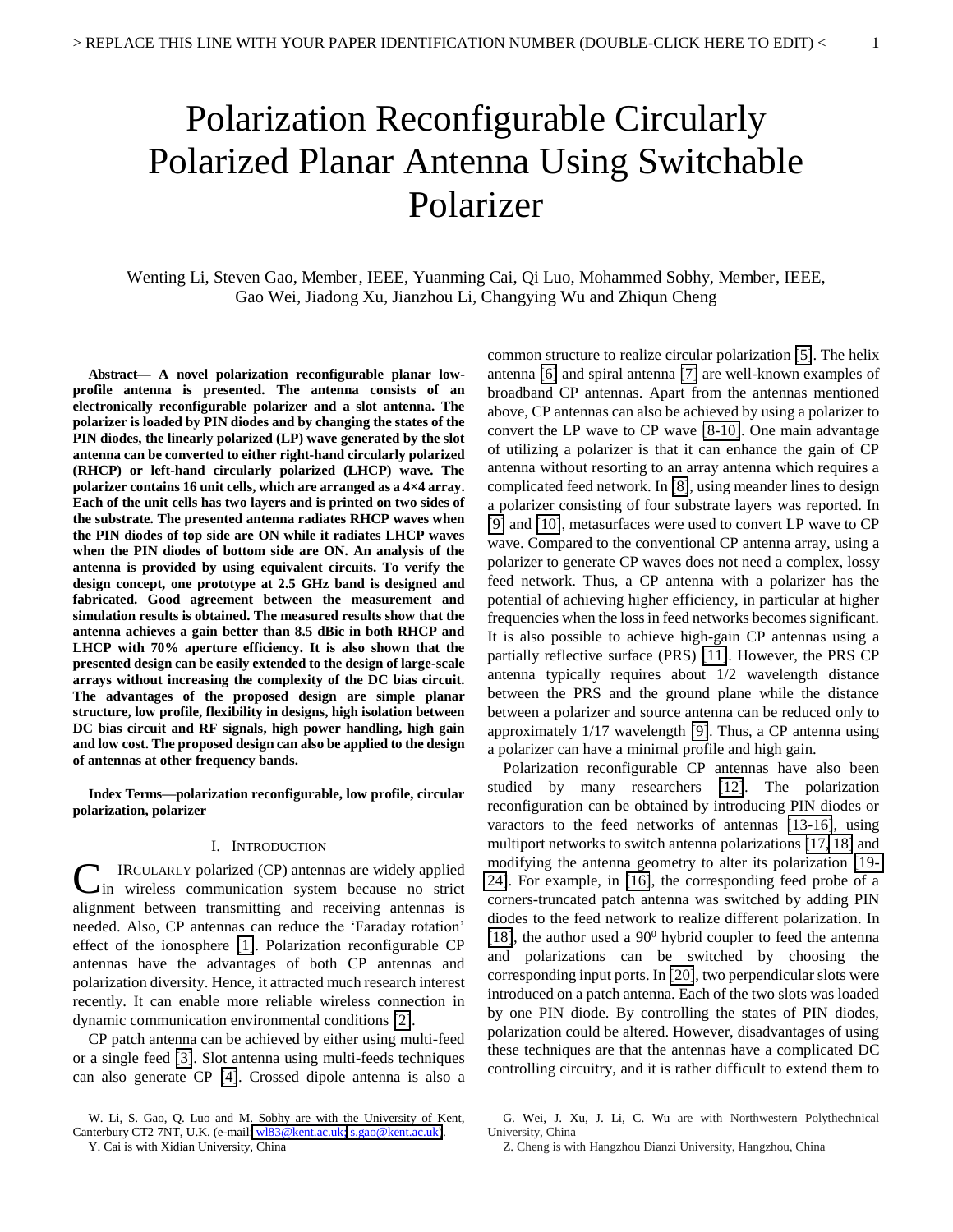a large-scale array antenna design for high gain CP antenna applications.

In this paper, a polarization reconfigurable planar antenna consisting of an active polarizer loaded by PIN diodes and a slot antenna is presented. Instead of modifying the structure of feed networks, changing the input ports of feed networks or the geometry of antenna to realize polarization reconfiguration, an electronically polarization reconfigurable polarizer (EPRP) is used to realize reconfiguration. There are four advantages of using EPRP in this design: 1) The DC circuit of PIN diodes is completely isolated from the RF signal. Thus, DC blocking capacitors are not needed in the feed networks of antennas, which simplifies the design of feed networks. 2) The PIN diodes are not mounted on the RF feed networks. Thus, the loss of the PIN diodes has less effect on the total radiation efficiency of the antenna. 3) It increases the power handling of antennas compared with the design reported in [\[13-24\]](#page-8-12). In the presented design, 32 PIN diodes are mounted on the polarizer. The average current on each diode is much smaller than that the ones used in [\[13-24\]](#page-8-12). Therefore, the antenna can radiate more power without damaging the diodes. 4) The gain of antennas is improved after introducing the EPRP.

Although one polarization reconfigurable antenna with a polarizer was reported in [\[10\]](#page-8-9), it was obtained by mechanically rotating the polarizer, which has the disadvantage of slow switching. Besides these advantages mentioned above, it will also be demonstrated in this paper that the proposed polarization reconfigurable CP antenna using EPRP can be easily extended to a large-scale array antenna if higher gain is needed with minor modifications to the feed networks and bias circuits. To the best knowledge of the authors, it is the first time an electronically polarization reconfigurable CP antenna with a single-substrate polarizer is reported.

This paper is organized as follows. The detailed design of polarization reconfigurable CP antenna using EPRP is presented in section II. The working principle of the antenna and some important parameters are analyzed in section III. Simulated and measured results are given in section IV. Section V concludes this paper.

#### II. DESIGN OF THE POLARIZATION RECONFIGURABLE ANTENNA USING EPRP

Fig. 1 shows the configuration of the polarization reconfigurable antenna. The antenna consists of a polarizer and a feed antenna where the polarizer is placed above the feed antenna. The polarizer is the critical component of achieving the reconfigurable CP radiation. A slot antenna is employed as a feed due to its simple structure. In principle, other types of antennas such as a patch can also be used as a feed.



Fig. 1. Configuration of polarization reconfigurable antenna.

The polarizer contains 16 unit cells which are arranged as a 4×4 array. The unit cell has two rings with diagonals printed on each side of the substrate (Rogers RO4003C). The detailed view and parameters of this unit cell are shown in Fig. 2(b). It should be noted that the size of top rings and bottom rings are approximately the same. The differences between them in Fig. 2(b) are enlarged to clarify the structure of the cell. This also applies to Fig. 3(a) and Fig. 3(b). The perimeter of each ring is approximately equal to one effective wavelength on the substrate. Diagonals are introduced to the rings as perturbers to generate circular polarization. The diagonal of the top ring is perpendicular to that of the bottom ring. PIN diodes (SMP1345- 079LF) are loaded in the middle of each diagonal. The diagonals should be cut off in the middle so that there is space for PIN diodes to be placed. Both top rings and bottom rings are divided into two parts by two slots so that PIN diodes can be biased by DC power. Slots on the top ring are aligned vertically while slots on the bottom ring are aligned horizontally. Simulated results show that adding these slots have some effects on the center frequency of axial ratio (AR) bandwidth. Compared to rings without slots, the center frequency of AR bandwidth of rings with slots shifts slightly to a higher frequency. The width of these slots is 0.2mm. The width of diagonals on both top and bottom ring Wd is identical. Except for the different sizes, the bottom ring can be seen as just rotating the top ring by  $90^0$  counterclockwise.

PIN diodes of the polarizer are controlled by two pairs of DC line, which can change the bias voltage on the PIN diodes of the top and bottom rings respectively. The structure of these two pairs of DC line is identical, which is demonstrated in Fig. 2(a). For the top ring in Fig. 1, each of the four PIN diodes in the same row forms a series circuit. Then these four branches are biased by DC power in parallel. The radiation from DC line (caused by the induced current) on the polarizer can affect the axial ratio of the antenna. To reduce this effect, the layout of the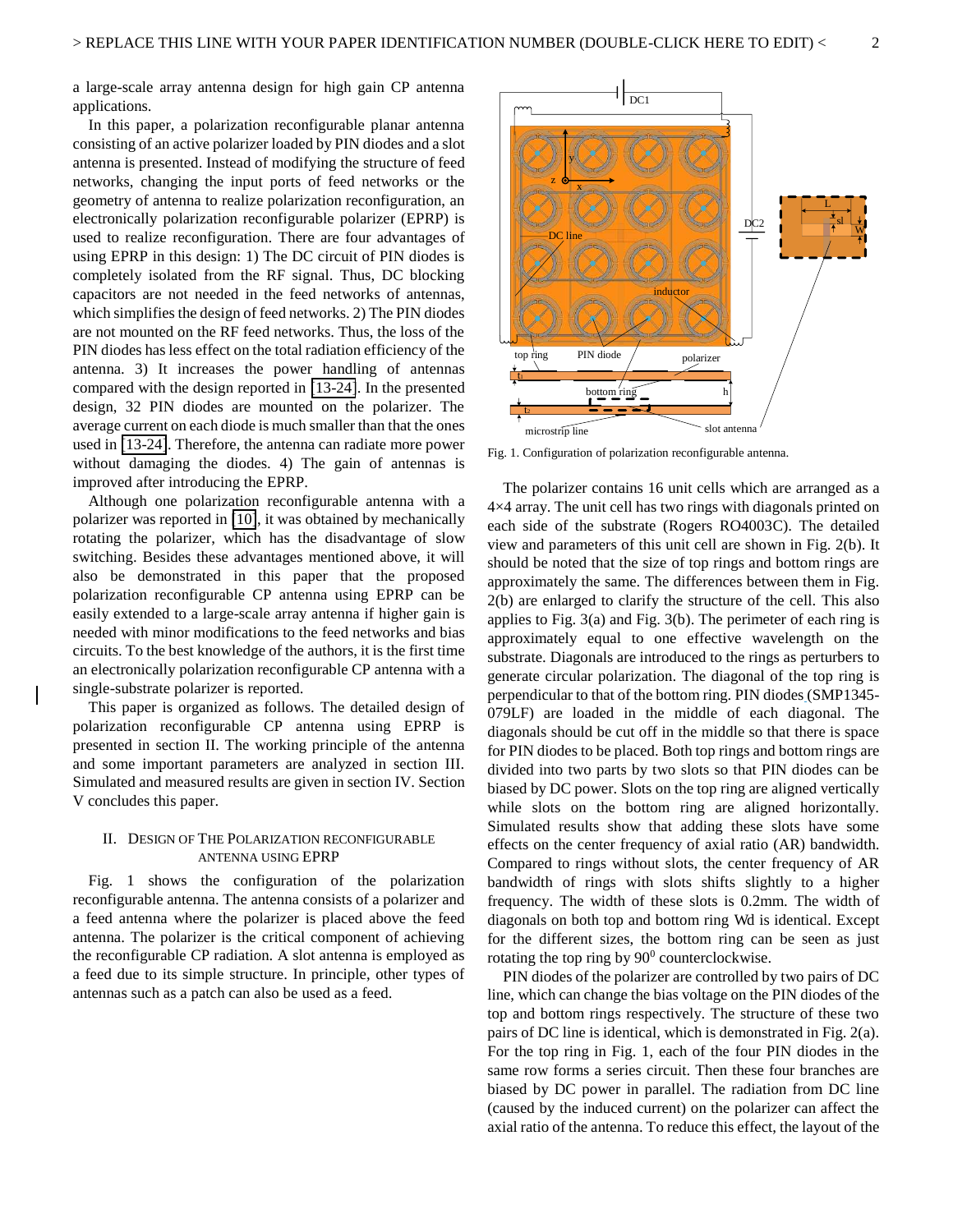DC networks of the top ring is perpendicular to that of the bottom ring so that DC networks can have more rotational symmetry; thus, those unwanted linear radiations from the induced current of DC line can be canceled as much as possible. When the PIN diodes of top rings are off and those of bottom rings are on, the antenna works as an RHCP antenna; when the PIN diodes of top ring are on and those of bottom rings are off, the antenna operates as an LHCP antenna.



Fig. 2. (a) DC circuit diagram of PIN diode. (b) unit cell of polarizer.

To verify the design concept, an antenna prototype working at 2.5 GHz is designed, which can be used in S-band satellite communication. The thickness of polarizer  $t_1$  is 0.813 mm. The distance between polarizer and antenna h is initially set 1/17 wavelength according to [\[9\]](#page-8-8). Then, the value of h is chosen to be 8.2 mm  $(0.07\lambda_0)$  after performing optimizations in EM simulator in order to have the center frequency of axial ratio at 2.5 GHz. The dimension of the whole antenna is  $120 \times 120$  mm<sup>2</sup>. To achieve the compact size, the distance between adjacent unit cells of the polarizer is 27 mm, which is only larger than the diameter of bottom rings by 0.6 mm. Other parameters are given in TABLE I. In order to increase the overlapped AR bandwidth between LHCP and RHCP, radius and width of bottom rings are designed to be slightly larger than those of top rings.

TABLE 』 PARAMETERS OF THE UNIT (UNIT:MM)

| Wd              | Rb                                               | w             | Wb                       | Wt     | $\mathbf{p}$                               |
|-----------------|--------------------------------------------------|---------------|--------------------------|--------|--------------------------------------------|
| $\Omega$<br>v.o | $\sim$ $\sim$<br>1.3.4                           |               | -<br>$\cdot$ .           | 1.05   | 1.1                                        |
| -               | $\sim$ $\sim$ $\sim$ $\sim$ $\sim$ $\sim$ $\sim$ | $\sim$ $\sim$ | $\overline{\phantom{a}}$ | $\sim$ | <b>Contract Contract Contract Contract</b> |

The slot antenna is printed on another substrate (Rogers RO4003C), of which the thickness  $t_2$  is 1.524 mm. The length of the slot L is 34 mm, and the width W is 5.8 mm. The slot antenna is fed by a microstrip line of which the width is 5.8 mm.

#### III. THEORETICAL ANALYSIS

The LP waves from the slot antenna can excite the rings of the polarizer to radiate. Then the LP waves are converted to LHCP waves or RHCP waves by the polarizer according to the status of PIN diodes on the polarizer. In this section, the equivalent circuit is derived to explain how the polarizer works, and some critical parameters are studied.

#### A. Analysis of equivalent circuit

Assuming that the slot antenna is placed along the x-axis and

the polarization of LP waves generated by the slot antenna is along the y-axis. Its E-field can be decomposed into two orthogonal components  $E_2$  and  $E_1$ .  $E_2$  is along the diagonal of the top ring while  $E_1$  is along that of the bottom ring. Both of them are shown in Fig. 3(a).



Fig. 3. (a)E-field and its components  $E_1$  and  $E_2$ . (b) The explanation of the equivalent impedance of top ring (c) The equivalent circuit of  $Z_1$  and  $Z_2$  when antenna works as LHCP antenna.

 When PIN diodes of top rings are on, and those of bottom rings are off, along  $E_2$  and  $E_1$ , the equivalent impedance of the cell on the polarizer is represented by  $Z_2$  and  $Z_1$  respectively.

The top ring and diagonal are divided into d1t, d2t, r1t and r2t, which are shown in Fig. 3(b). Their impedance is  $Z_{d1t}$ ,  $Z_{d2t}$ ,  $Z_{r1t}$  and  $Z_{r2t}$ . Then,  $Z_2$  is given by

$$
Z_2 = (Z_{d1t} + Z_{d2t} + \frac{(j\omega L_{0-on} + R_{0-on}) \frac{1}{j\omega C_S}}{j\omega L_{0-on} + R_{0-on} + \frac{1}{j\omega C_S}}) / (Z_{r1t} / Z_{r2t})
$$
\n(1)

 $L_{0-on}$  and  $R_{0-on}$  are the series inductance and resistance of PIN diode when it is on.  $C_s$  is the equivalent capacitance resulting from the slot at the middle of diagonal of the ring. Because of the geometrical symmetry,  $Z_{d1t} = Z_{d2t}$  and  $Z_{r1t} =$  $Z_{r2t}$ . So,

$$
Z_2 = \left(2Z_{d1t} + \frac{(j\omega L_{0-on} + R_{0-on})\frac{1}{j\omega C_s}}{j\omega L_{0-on} + R_{0-on} + \frac{1}{j\omega C_s}}\right) / \frac{Z_{r1t}}{2}
$$
(2)

Similarly, the bottom ring and diagonal are divided into d1b, d2b, r1b and r2b.  $Z_1$  is given by

$$
Z_1 = (2Z_{d1b} + \frac{1}{j\omega(c_s + c_{0-off})})/(\frac{z_{r1b}}{2})
$$
 (3)

 $C_{0\text{-off}}$  is the capacitance of PIN diode when it is off. As the size of the slot is the same for both top and bottom ring,  $C_s$  is the same for  $Z_2$  and  $Z_1$ . Considering the differences in width and radius between top rings and bottom rings are quite small,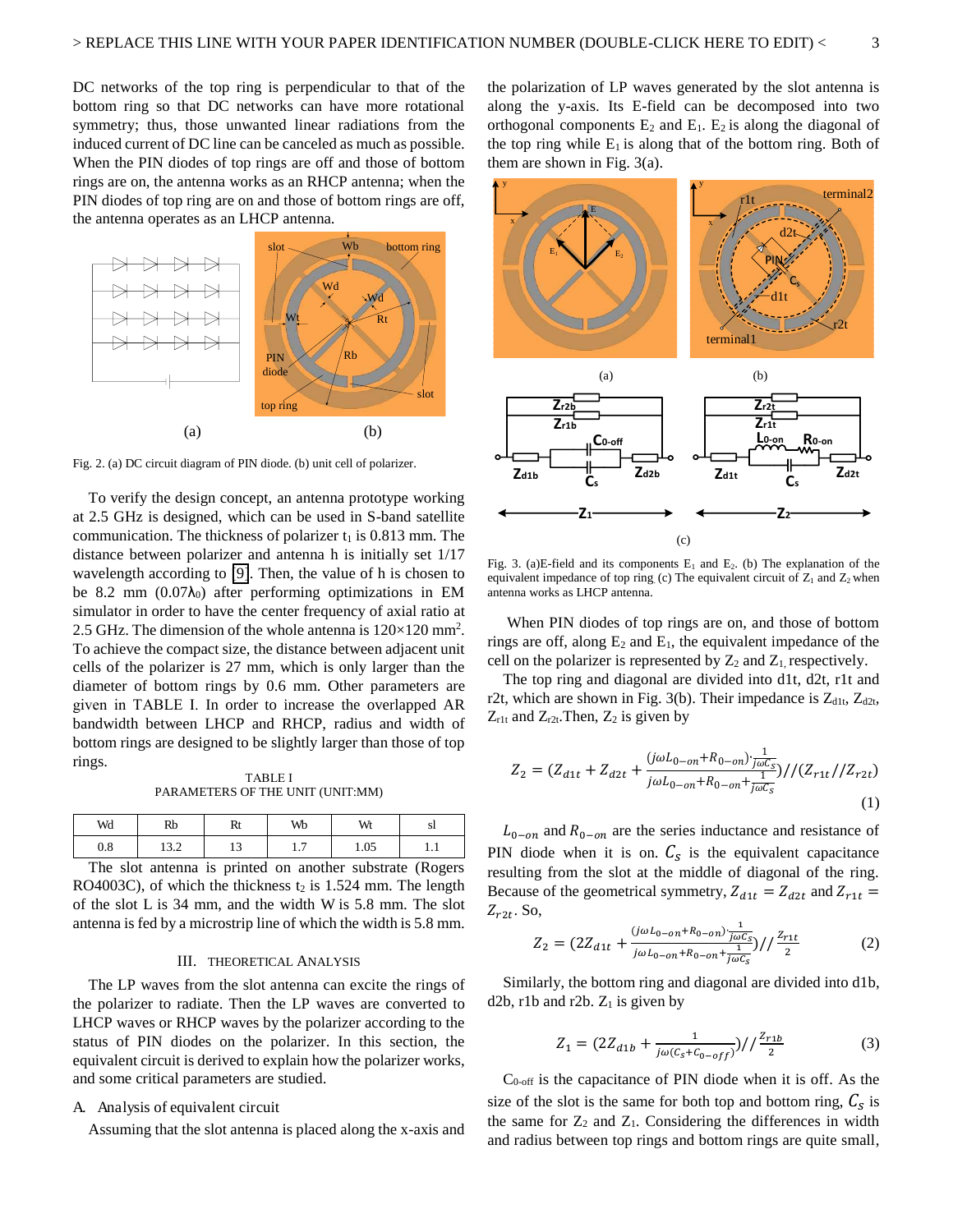$Z_{r1b}$  and  $Z_{r1t}$  have approximately the same value. So do  $Z_{d1b}$ and  $Z_{d1t}$ .

Apart from  $Z_{r1b}$  and  $Z_{r1t}$ ,  $Z_1$  and  $Z_2$  can both be seen as consisting of two parts. The first part is the equivalent impedance from the diagonals and the second part is the equivalent impedance from the PIN diodes and the slot at the middle of diagonals of rings. When PIN diode is off, it is mainly capacitive. So the second part of  $Z_1$  can be seen as two shunt capacitors. When PIN diode is on, it basically acts as series inductor and resistor. Therefore, the second part of  $Z_2$  is an RLC hybrid circuit. Components of  $Z_2$  are shown in Fig. 3(b) and the equivalent circuit of  $Z_1$  and  $Z_2$  is shown in Fig. 3(c).

It is evident that  $Z_1$  is more capacitive than  $Z_2$ . Therefore, the phase of  $Z_2$  leads that of  $Z_1$ . When LP waves generated by the slot antenna excites the rings of the polarizer to radiate,  $E_1$  and  $E_2$  have different impedance  $Z_1$  and  $Z_2$ . If

$$
\begin{cases}\n|Z_1| = |Z_2| \\
\text{ang}(Z_1) - \text{ang}(Z_2) = -90^\circ\n\end{cases} \tag{4}
$$

is satisfied[\[9\]](#page-8-8), the phase of  $E_1$  leads that of  $E_2$  by  $90^0$  after  $E_1$ and  $E_2$  go through the polarizer. As a result, LHCP radiation can be obtained.

Similarly, when PIN diodes of top rings are off, and those of bottom rings are on,  $Z_2$  is more capacitive than  $Z_1$ . If

$$
\begin{cases}\n|Z_1| = |Z_2| \\
\text{ang}(Z_1) - \text{ang}(Z_2) = 90^\circ\n\end{cases} \tag{5}
$$

is satisfied, the phase of  $E_2$  advances  $E_1$  by  $90^0$  after going through the polarizer and E-field becomes RHCP field after passing through the polarizer.

Fig. 4 shows the current distribution on diagonals of the polarizer when the presented antenna works as an LHCP or RHCP antenna. In the case of LHCP radiation, it can be seen that the amplitude of the current on the diagonal of the bottom ring reaches maximum while current on diagonal of the top ring reaches minimum when  $t=0$ . When  $t=T/4$ , the maximum current amplitude is observed on diagonal of the top ring. It indicates that there is a  $90^0$  phase difference between current on top ring diagonal and that on bottom ring diagonal.



Fig. 4. Current on diagonals of the polarizer for LHCP and RHCP.

#### B. Parametric Study

In this section, some important parameters of the polarizer unit cell are discussed. The following parameters are studied when the antenna works as an RHCP antenna. Fig. 5(a) shows the effect of h on the AR of the antenna. When h increases from 6.7 mm (0.056 $\lambda_0$ ) to 9.7 mm (0.081 $\lambda_0$ ), the center frequency of AR band ( $AR \leq 3dB$ ) is reduced from 2.55 GHz to 2.4 GHz, which makes it quite convenient to adjust the center frequency of AR band. However, it should be noted that AR deteriorates, and AR bandwidth (ARBW) becomes narrower if the value of h is increased.

The effect of  $C_{0\text{-off}}$  of PIN diode is also studied. Fig. 5(b) shows that ARBW  $(AR \leq 3$  dB) of the antenna becomes narrower (from about 150 MHz to 100 MHz) when the value of  $C_{0\text{-off}}$  varies from 0.16uF to 0.20uF. The AR also deteriorates when  $C_0$  goes up. It indicates that it is better to choose PIN diodes with lower  $C_{0\text{-off}}$  when design this antenna so that better ARBW can be obtained.

The AR with different values of the radius of top ring Rt and bottom ring Rb is demonstrated in Fig. 5(c) and (d). It can be seen the effect of Rt and Rb is similar to that of h. When Rt increases from 13mm to 13.15mm, the center frequency of AR band decreases from 2.55 GHz to 2.45 GHz. When Rb increases from 13mm to 13.15mm, the center frequency of AR band decreases from 2.55 GHz to 2.475 GHz. However, increasing Rt and Rb does not lead to AR deteriorating. Therefore, Rt and Rb are used to adjust the frequency of the antenna during the designing process of this antenna.

The effect of the parameters when the antenna works as LHCP antenna is similar to that of RHCP.

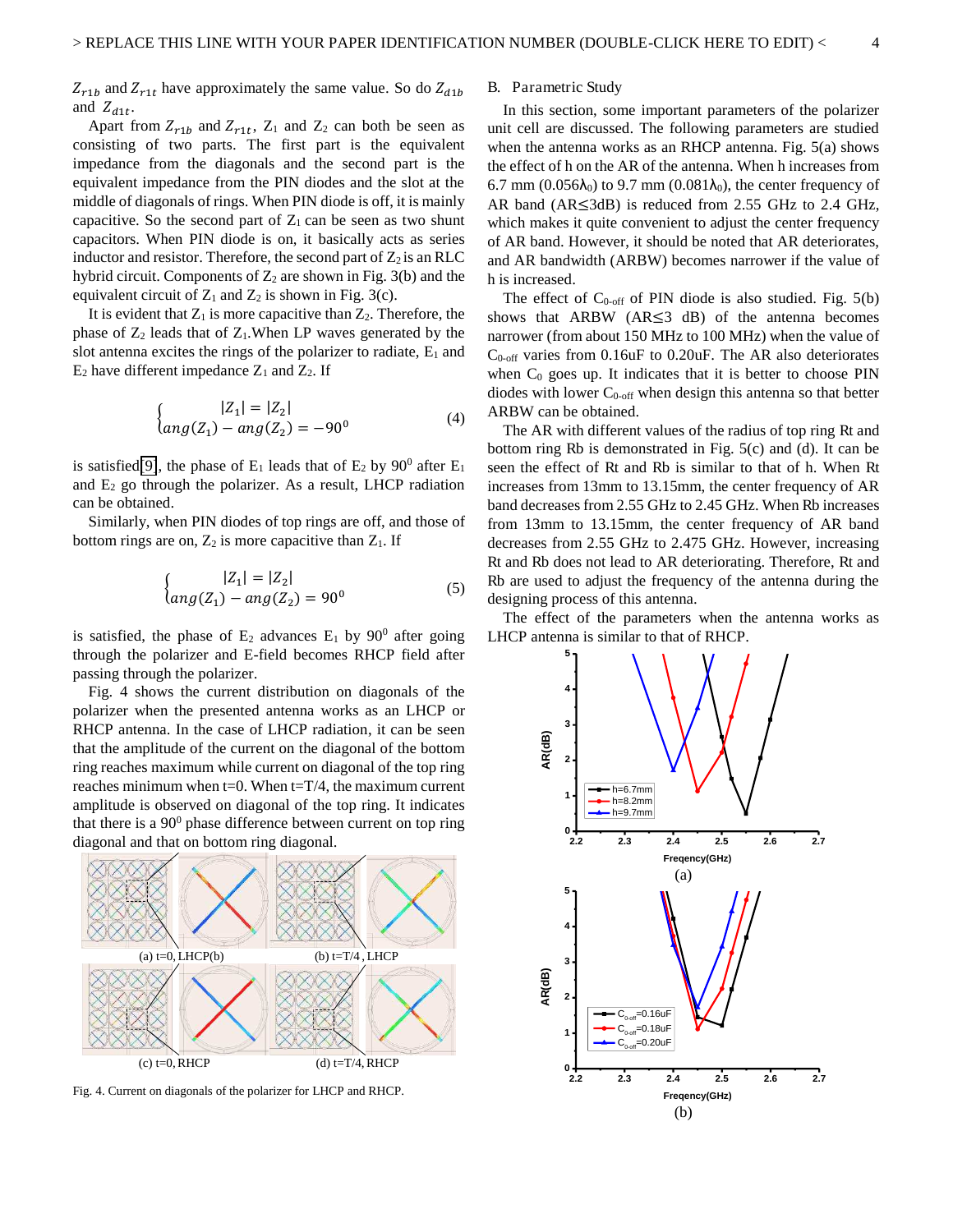

Fig. 5. Simulated AR of RHCP with different h (a),  $C_{0 \text{-off}}$  (b), Rt (c),Rb (d).

#### IV. SIMULATED AND MEASURED RESULTS

The polarization reconfigurable antenna is simulated and optimized in CST MWS before fabrication. The photos of the fabricated antenna are shown in Fig. 6.



Fig. 6. Top side of polarizer (a), bottom side of polarizer (b), slot antenna (c), side view of polarization reconfigurable antenna

A. Simulated and Measured Results of the Polarization Reconfigurable Antenna

#### 1) Reflection Coefficient

The simulated and measured  $|S_{11}|$  are shown in Fig. 7 for both RHCP and LHCP. It can be observed that the simulated and measured results agree well. For LHCP, the resonant frequency is 2.5 GHz. The measured  $|S_{11}|$  band  $(|S_{11}| \le 10$  dB) is from 2.3 GHz to 2.63 GHz, which is slightly narrower than the simulated results, from 2.27 GHz to 2.69 GHz. For RHCP, the simulated and measured resonant frequency is 2.475 GHz, 25 MHz lower than that of LHCP. The measured  $|S_{11}|$  band  $(|S_{11}| \le 10$  dB) is from 2.27 GHz to 2.65 GHz, which is also narrower than the simulated results. The overlapped impedance bandwidth for both polarizations is from 2.3 GHz to 2.63 GHz. The difference between simulated and measured results is mainly caused by the tolerance of fabrication accuracy.

#### 2) Axial Ratio

Fig. 8 shows the simulated and measured AR of the antenna at broadside. In the simulation, the 3-dB ARBW is from 2.42 GHz to 2.52 GHz for RHCP antenna and from 2.45 GHz to 2.56 GHz for LHCP antenna. The measured 3-dB ARBW of RHCP antenna is 90MHz (3.6%), from 2.48 GHz to 2.57 GHz while ARBW of LHCP is 110MHz (4.3%), from 2.53 GHz to 2.64 GHz. Therefore, the overlapped RHCP and LHCP bandwidth of the antenna is from 2.53 GHz to 2.57 GHz (1.6%). The narrow bandwidth is limited by the EPRP. Using multi-layer substrates to design the EPRP can increase the bandwidth, but it will also increase the complexity. It can be seen that the measured ARBW shifts to the higher frequency for both RHCP antenna and LHCP antenna.



Fig. 7. Simulated and measured  $|S_{11}|$  for RHCP and LHCP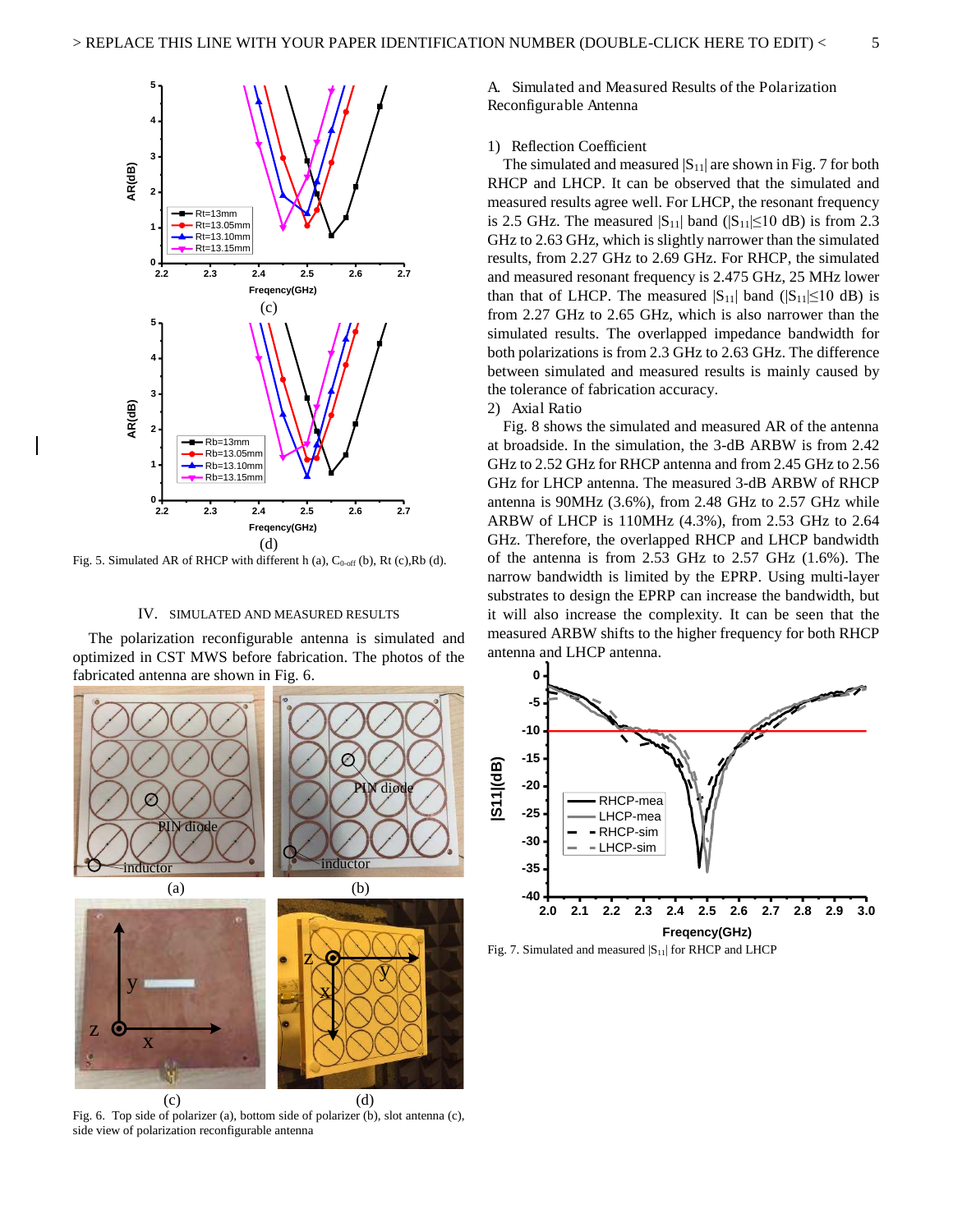

Fig. 8. Simulated and measured AR of the antenna

As discussed in Section III, the center frequency of ARBW can be tuned to lower frequency by increasing h. The effect of h on AR is also investigated during the measurement. Fig. 9 shows the measured AR of LHCP and RHCP antenna with different values of h. For LHCP antenna, when h increases from 6.5mm to 8.2mm, the center frequency of ARBW decreases from 2.65 GHz to 2.59 GHz, and the AR does not deteriorate. However, if h increases from 8.2mm to 9.5mm, AR deteriorates and the minimum value of AR increases from below 1dB to above 2dB. The effect of h on the AR of RHCP antenna is similar to that of LHCP antenna, which is shown in Fig. 9(b). It reveals that h cannot be too large although it can adjust the center frequency of ARBW.



(b) Fig. 9. Measured AR for LHCP(a) and RHCP(b) with different h

#### 3) Radiation Patterns and Gain

Fig. 10 shows the normalized radiation patterns of RHCP antenna and LHCP antenna in YOZ plane. As the center frequency shifts to a higher frequency in measurement, the simulated pattern in Fig. 10 is at 2.5 GHz, and the measured pattern is at 2.55 GHz. It can be seen that there is a good agreement between the simulated and measured results.

 Fig.11 shows the simulated and measured realized gain from 2.45 GHz to 2.6 GHz. The gain of the slot antenna without EPRP is also shown in Fig.11. It can be seen the gain of the slot antenna is enhanced significantly by EPRP. The fluctuation of measured realized gain with frequency comes from measurement tolerance and fabrication inaccuracy. For both RHCP and LHCP, the measured realized gain is higher than 8.6 dBic from 2.45 GHz to 2.6 GHz. The maximum realized gain can achieve 9.6 dBic from 2.53 GHz to 2.57 GHz where the antenna can work either as an RHCP antenna or an LHCP antenna. Some performance comparison between the present antenna and other reported antennas in the similar topic is given in Table II. Compared with the antenna reported in [\[10,](#page-8-9) [13-24\]](#page-8-12), which are not easy to be extended to an array antenna, the presented antenna achieves the highest aperture efficiency. When the antenna works at 2.53 GHz, the gain is higher than 9.5 dBic, and the aperture efficiency is 70%.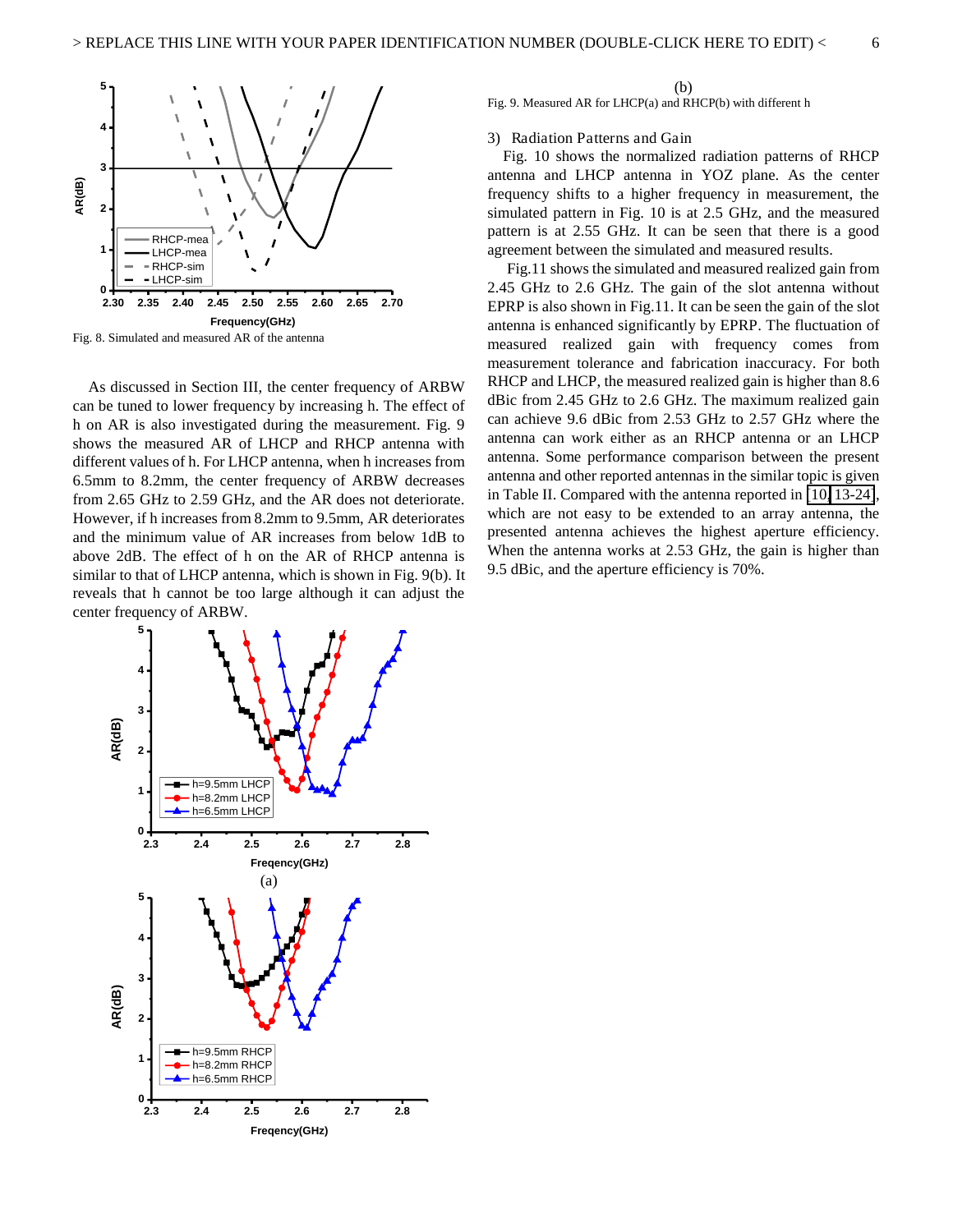| PERFORMANCE COMPARISON OF POLARIZATION RECONFIGURABLE CP ANTENNA |                                                                           |                              |                         |                                            |                    |                          |  |  |  |  |
|------------------------------------------------------------------|---------------------------------------------------------------------------|------------------------------|-------------------------|--------------------------------------------|--------------------|--------------------------|--|--|--|--|
| Ref. No.                                                         | Method to realize polarization reconfiguration                            | Center<br>frequency(<br>GHz) | Overlapped<br>bandwidth | Dimension(mm)                              | Max gain<br>(dBic) | Aperture<br>efficiency   |  |  |  |  |
| $[13]$                                                           | Adding PIN diodes to feed slot                                            | 5                            | 4%                      | $13.5\times18\times3.8$                    | 5.5                |                          |  |  |  |  |
| [14]                                                             | Controlling the structure of feed networks based on CPW                   | 5.8                          | 0.7%                    | Not given                                  | 6.02               |                          |  |  |  |  |
| $[15]$                                                           | Using PIN diodes to change the structure of feed networks                 | 2.45                         | Not given               | $42.5\times42.5\times2.6$                  | 5                  |                          |  |  |  |  |
| $[16]$                                                           | Adding PIN diodes to feed networks of corners truncated<br>patch antenna  | 2                            | 8.6%                    | $150\times150\times16.6$                   | 7                  |                          |  |  |  |  |
| $[17]$                                                           | Exciting antenna with different input port                                | 2.68                         | 1.3%                    | $80\times 60\times 3.6$                    | 8                  |                          |  |  |  |  |
| $[18]$                                                           | Changing input port                                                       | 4.02                         | Not given               | $140\times140\times3$                      | 8.68               |                          |  |  |  |  |
| [19]                                                             | Adding PIN diodes to slot on patch antenna                                | 4.55 & 4.20                  | 0%                      | $60\times 60\times 3.18$                   | Not given          | $\overline{\phantom{a}}$ |  |  |  |  |
| [20]                                                             | Same with [19]                                                            | 4.64                         | 2.7%                    | $40\times40\times3.18$                     | Not given          | $\overline{a}$           |  |  |  |  |
| [21]                                                             | Using PIN diodes to change geometry of ring slot antenna                  | 2.38                         | 3.4%                    | Not given                                  | 4                  |                          |  |  |  |  |
| $[22]$                                                           | Using PIN diodes to change geometry of corners truncated<br>patch antenna | 1.6                          | 1.5%                    | $225 \times 225 \times 1.6$                | 5.3                |                          |  |  |  |  |
| $[23]$                                                           | Changing distance between<br>dielectric<br>antenna and<br>perturbers      | 5.82                         | 0.7%                    | Not given                                  | 5.4                | ٠                        |  |  |  |  |
| [24]                                                             | Using PIN diodes to change the slot distribution on ground                | 2.49                         | 1.2%                    | Not given                                  | 2.97               |                          |  |  |  |  |
| $[10]$                                                           | rotating the metasurface above the source antenna                         | 3.5                          | 11.4%                   | $\pi \times 39 \times 39 \times$ not given | $\tau$             | 61%                      |  |  |  |  |
| This                                                             | Using polarizer loaded by PIN diodes                                      | 2.55                         | 1.2%                    | $120\times120\times8.2$                    | 9.6                | 70%                      |  |  |  |  |
| paper                                                            |                                                                           |                              |                         |                                            |                    |                          |  |  |  |  |

TABLE II PERFORMANCE COMPARISON OF POLARIZATION RECONFIGURABLE CP ANTENNA



Fig. 10. Simulated and measured patterns of the antenna in YOZ plane



Fig. 11. Gain of the slot antenna with and without EPRP .

#### B. Array antenna study

As mentioned in section I, this polarization reconfigurable CP antenna can be easily extended to a large-scale array antenna. To prove this, a 2×2 array antenna is designed and simulated in this section. Fig. 12 shows the structure of the EPRP of the array antenna. It can be seen that the position of DC feed points do not change when the antenna is extended to a  $2x2$  array antenna. Thus, a  $2^{n} \times 2^{n}$  array antenna can be obtained by scaling from the 2x2 array antenna in the same way. Here, the  $2\times2$  array antenna is shown to demonstrate the scalability of the presented design. As shown, when the presented antenna is used as the unit cell to design an array antenna, only minor modifications to the DC bias circuit is required, which is one of the main advantages of the presented design.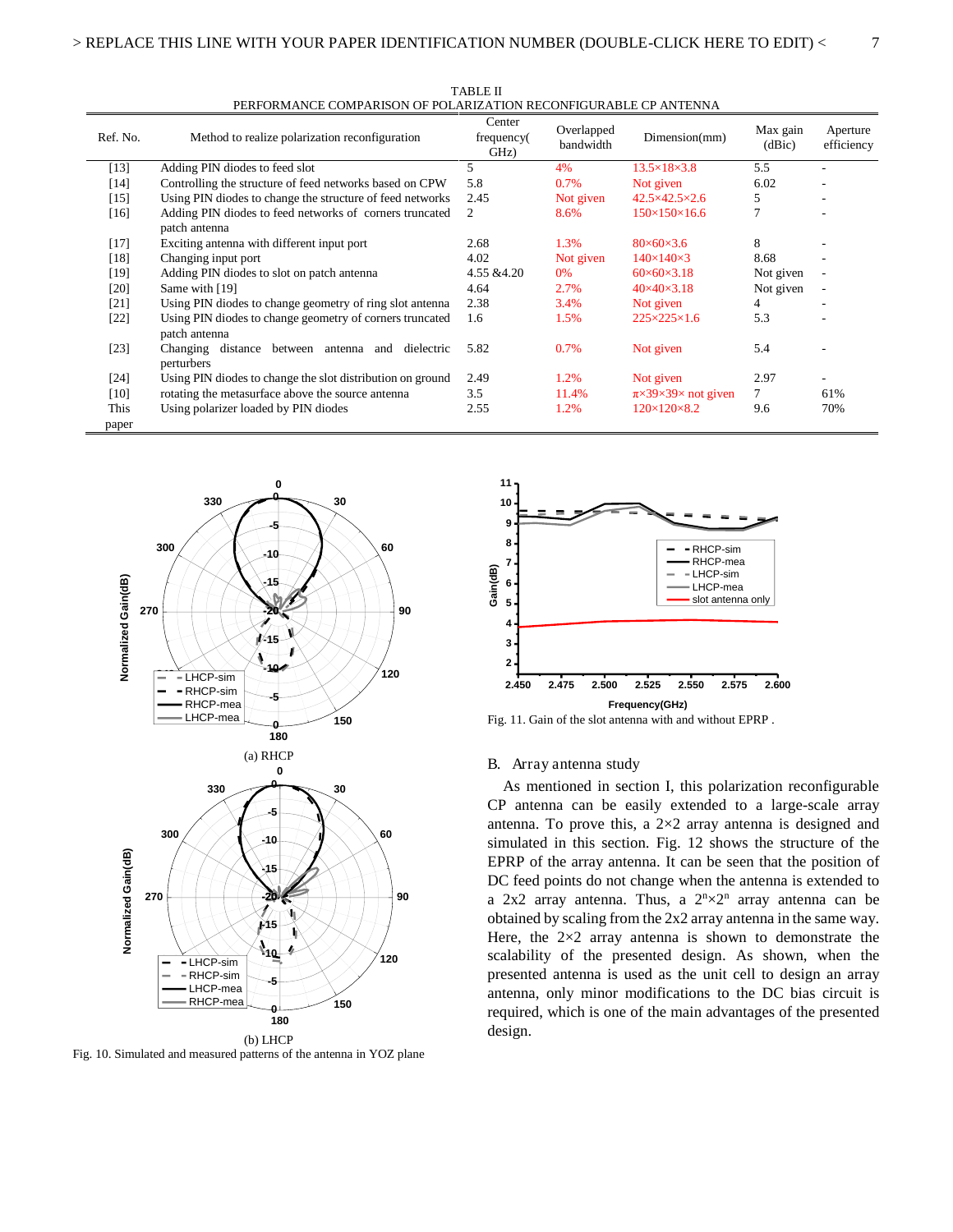

<span id="page-8-4"></span><span id="page-8-3"></span><span id="page-8-2"></span><span id="page-8-1"></span><span id="page-8-0"></span>Fig. 12. Structure of EPRP of array antenna.

<span id="page-8-6"></span><span id="page-8-5"></span> All the DC circuits have been considered during the EM simulation. The polarization is still controlled by two pairs of DC line. When the PIN diodes of the top rings are on, the array antenna works as an LHCP antenna; When PIN diodes of bottom rings are on, the array antenna works as an RHCP antenna.

<span id="page-8-10"></span><span id="page-8-9"></span><span id="page-8-8"></span><span id="page-8-7"></span>Fig. 13 shows the simulated AR of  $2\times 2$  array antenna at broadside. It is shown in Fig. 14 that the gain of the array antenna is about 6 dB higher than that of polarization reconfigurable CP antenna alone, which agrees well with theoretical results. Fig. 15 shows simulated and calculated radiation patterns of the array antenna at 2.5 GHz. The calculated patterns are from pattern multiplication for an array antenna. The simulated and calculated patterns agree well, indicating the minor modifications to bias circuit have little effect on the radiation patterns of the array antenna. Due to the limitation of the available size of the laminates, the large size array is not fabricated.

<span id="page-8-16"></span><span id="page-8-12"></span><span id="page-8-11"></span>

<span id="page-8-17"></span><span id="page-8-15"></span><span id="page-8-14"></span><span id="page-8-13"></span>







Fig. 15. Radiation patterns of the array antenna in XOZ plane.

#### V. CONCLUSION

A novel polarization reconfigurable CP antenna consisting of a polarizer and a slot antenna has been presented. The polarization of antenna can be electronically switched to LHCP or RHCP by changing the states of PIN diodes on the polarizer. Moreover, it is demonstrated that the design is scalable to largescale array antennas with minor modifications to the DC bias circuit. To prove the design concept, a prototype of polarization reconfigurable CP antenna at 2.5 GHz band is fabricated and measured. The measured results and simulated results agree